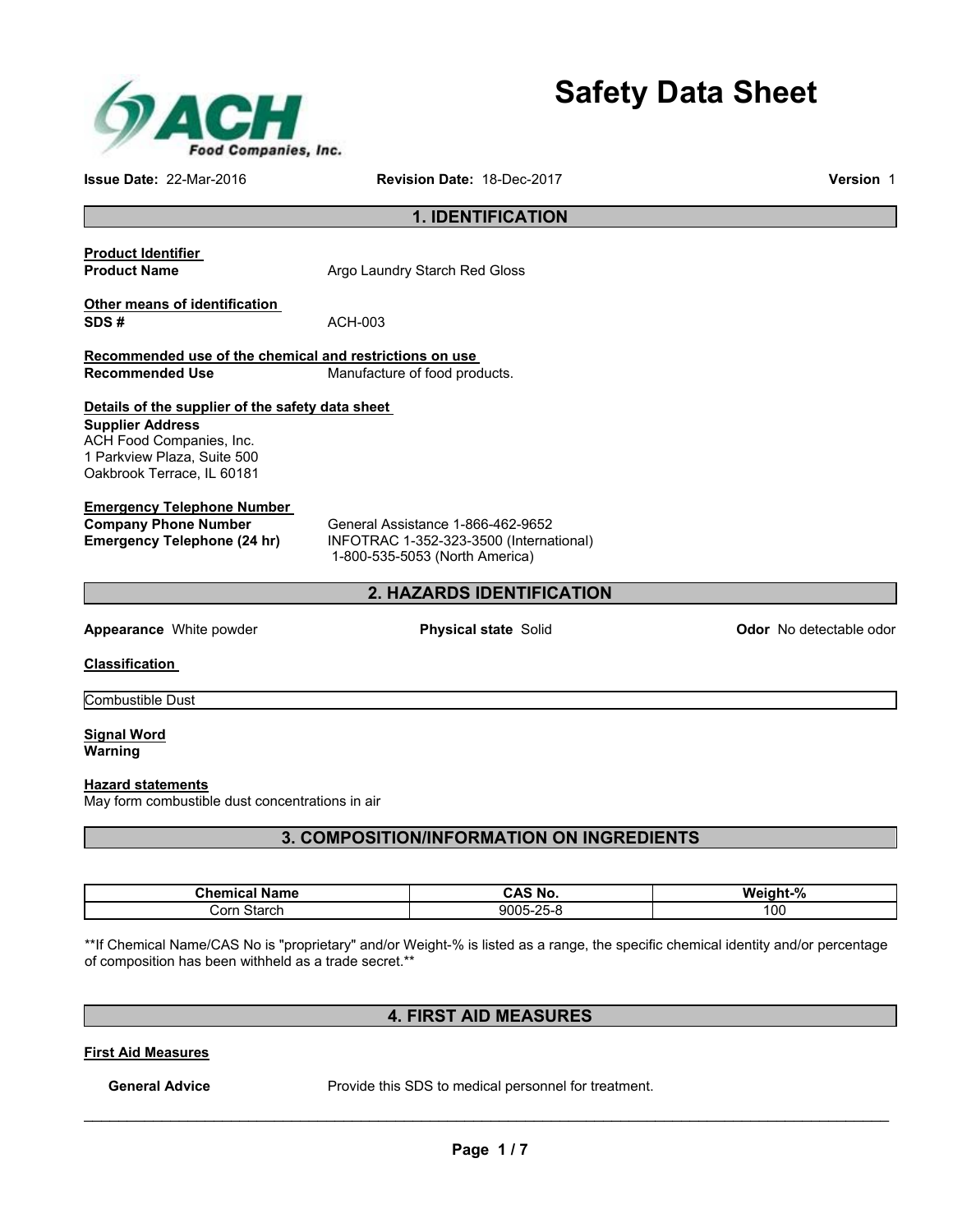| <b>Eye Contact</b>                  | Rinse cautiously with water for several minutes. Remove contact lenses, if present and<br>easy to do. Continue rinsing. If eye irritation persists: Get medical advice/attention. |
|-------------------------------------|-----------------------------------------------------------------------------------------------------------------------------------------------------------------------------------|
| <b>Skin Contact</b>                 | Take off immediately all contaminated clothing. Wash off immediately with soap and plenty<br>of water. If skin irritation occurs: Get medical advice/attention.                   |
| Inhalation                          | Remove victim to fresh air and keep at rest in a position comfortable for breathing. Get<br>medical attention if symptoms persist.                                                |
| Ingestion                           | If a large amount is swallowed, get medical attention.                                                                                                                            |
| Most important symptoms and effects |                                                                                                                                                                                   |

 $\mathcal{L}_\mathcal{L} = \{ \mathcal{L}_\mathcal{L} = \{ \mathcal{L}_\mathcal{L} = \{ \mathcal{L}_\mathcal{L} = \{ \mathcal{L}_\mathcal{L} = \{ \mathcal{L}_\mathcal{L} = \{ \mathcal{L}_\mathcal{L} = \{ \mathcal{L}_\mathcal{L} = \{ \mathcal{L}_\mathcal{L} = \{ \mathcal{L}_\mathcal{L} = \{ \mathcal{L}_\mathcal{L} = \{ \mathcal{L}_\mathcal{L} = \{ \mathcal{L}_\mathcal{L} = \{ \mathcal{L}_\mathcal{L} = \{ \mathcal{L}_\mathcal{$ 

**Symptoms** None expected.

#### **Indication of any immediate medical attention and special treatment needed**

**Notes to Physician**  Treat symptomatically.

## **5. FIRE-FIGHTING MEASURES**

#### **Suitable Extinguishing Media**

Use extinguishing measures that are appropriate to local circumstances and the surrounding environment. Carbon dioxide (CO2). Water spray (fog). Foam.

#### **Unsuitable Extinguishing Media** Not determined.

#### **Specific Hazards Arising from the Chemical**

Dust can form an explosive mixture with air This material can be ignited by heat, sparks, flames, or other sources of ignition (e.g., static electricity, pilot lights, mechanical/electrical equipment, and electronic devices such as cell phones, computers, calculators, and pagers which have not been certified as intrinsically safe). Use explosion-proof electrical equipment. Contact with combustible material may cause fire.

#### **Explosion Data**

**Sensitivity to Static Discharge** AVOID GENERATING DUST. Fine dust dispersed in air, in sufficient concentrations, and in the presence of an ignition source is a potential dust explosion hazard.

## **Protective equipment and precautions for firefighters**

As in any fire, wear self-contained breathing apparatus pressure-demand, MSHA/NIOSH (approved or equivalent) and full protective gear.

## **6. ACCIDENTAL RELEASE MEASURES**

#### **Personal precautions, protective equipment and emergency procedures**

**Personal Precautions** Wear protective clothing as described in Section 8 of this safety data sheet.

#### **Environmental precautions**

**Environmental precautions** See Section 12 for additional Ecological Information.

#### **Methods and material for containment and cleaning up**

| <b>Methods for Containment</b> | Prevent further leakage or spillage if safe to do so.                                                                                                                                                                                                                          |
|--------------------------------|--------------------------------------------------------------------------------------------------------------------------------------------------------------------------------------------------------------------------------------------------------------------------------|
| <b>Methods for Clean-Up</b>    | Carefully sweep, scoop or vacuum and place in suitable container. Avoid generating dust or<br>accumulating dust. Avoid dust dispersal in the air (i.e. cleaning dust surfaces with<br>compressed air). If possible, complete cleanup on a dry basis. Spilled material can be a |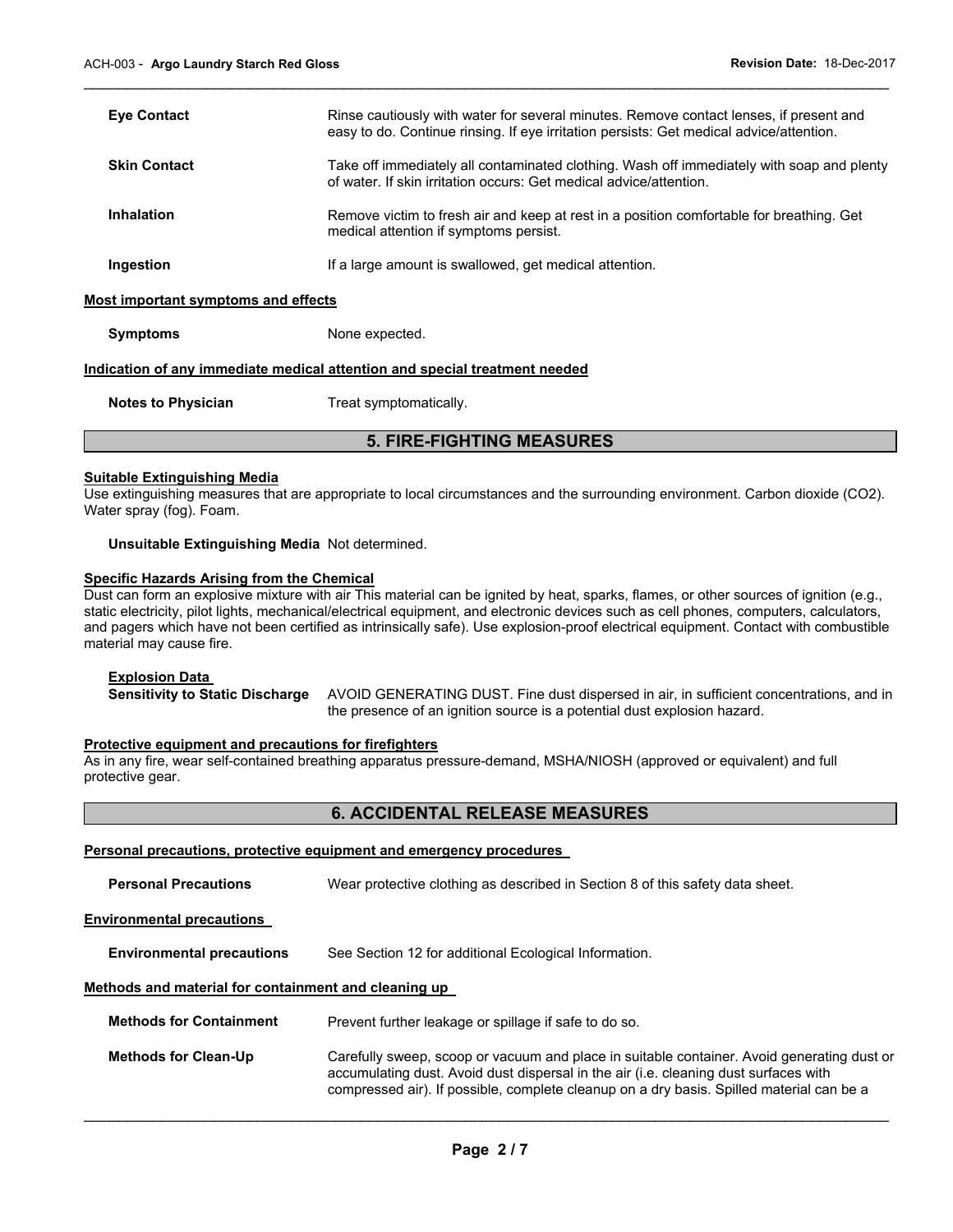slipping hazard. Eliminate flames, sparks, excessive temperatures and oxidizing agents. Non-sparking tools should be used.

## **7. HANDLING AND STORAGE**

 $\mathcal{L}_\mathcal{L} = \{ \mathcal{L}_\mathcal{L} = \{ \mathcal{L}_\mathcal{L} = \{ \mathcal{L}_\mathcal{L} = \{ \mathcal{L}_\mathcal{L} = \{ \mathcal{L}_\mathcal{L} = \{ \mathcal{L}_\mathcal{L} = \{ \mathcal{L}_\mathcal{L} = \{ \mathcal{L}_\mathcal{L} = \{ \mathcal{L}_\mathcal{L} = \{ \mathcal{L}_\mathcal{L} = \{ \mathcal{L}_\mathcal{L} = \{ \mathcal{L}_\mathcal{L} = \{ \mathcal{L}_\mathcal{L} = \{ \mathcal{L}_\mathcal{$ 

#### **Precautions for safe handling**

**Advice on Safe Handling** Handle in accordance with good industrial hygiene and safety practice. Use only in wellventilated areas. Avoid generation of dust. Avoid breathing dusts. Avoid contact with skin and eyes. Minimize dust generation and accumulation. Ensure that dust does not accumulate on surfaces. Keep away from heat/sparks/open flames/hot surfaces. — No smoking.

#### **Conditions for safe storage, including any incompatibilities**

| <b>Storage Conditions</b><br>Store in closed, properly labeled containers in a cool, ventilated area. Do not transfer<br>contents to bottles or other unlabeled containers. Keep away from heat, open flames and<br>oxidizing agents. |  |
|---------------------------------------------------------------------------------------------------------------------------------------------------------------------------------------------------------------------------------------|--|
|---------------------------------------------------------------------------------------------------------------------------------------------------------------------------------------------------------------------------------------|--|

**Incompatible Materials C**Xidizing agents.

## **8. EXPOSURE CONTROLS/PERSONAL PROTECTION**

#### **Exposure Guidelines**

| <b>Chemical Name</b> | <b>ACGIH TLV</b>         | <b>OSHA PEL</b>                                                                       | <b>NIOSH IDLH</b>          |
|----------------------|--------------------------|---------------------------------------------------------------------------------------|----------------------------|
| Corn Starch          | TWA: $10 \text{ mg/m}^3$ | TWA: $15 \text{ mg/m}^3$ total dust                                                   | TWA: 10 $mq/m3$ total dust |
| 9005-25-8            |                          | TWA: 5 mg/m <sup>3</sup> respirable fraction TWA: 5 mg/m <sup>3</sup> respirable dust |                            |
|                      |                          | (vacated) TWA: $15 \text{ mg/m}^3$ total                                              |                            |
|                      |                          | dust                                                                                  |                            |
|                      |                          | (vacated) TWA: $5 \text{ mg/m}^3$                                                     |                            |
|                      |                          | respirable fraction                                                                   |                            |

## **Appropriate engineering controls**

| <b>Engineering Controls</b> | Explosion-proof general and local exhaust ventilation. Use explosion proof electrical     |
|-----------------------------|-------------------------------------------------------------------------------------------|
|                             | equipment for very high dust levels. Ensure ventilation and dust-handling systems prevent |
|                             | the escape of dust into work areas and there is no leakage from equipment.                |

#### **Individual protection measures, such as personal protective equipment**

| <b>Eve/Face Protection</b>      | If contact is likely, safety glasses with side shields are recommended. Refer to 29 CFR<br>1910.133 for eye and face protection regulations. |
|---------------------------------|----------------------------------------------------------------------------------------------------------------------------------------------|
| <b>Skin and Body Protection</b> | No protective equipment is needed under normal use conditions.                                                                               |
| <b>Respiratory Protection</b>   | Nuisance dust mask 3M type 8710 or equivalent. Refer to 29 CFR 1910.134 for respiratory<br>protection requirements.                          |

**General Hygiene Considerations** Handle in accordance with good industrial hygiene and safety practice.

## **9. PHYSICAL AND CHEMICAL PROPERTIES**

## **Information on basic physical and chemical properties**

| <b>Physical state</b><br>Appearance<br>Color | Solid<br>White powder<br>White | Odor<br><b>Odor Threshold</b> | No detectable odor<br>Not determined |
|----------------------------------------------|--------------------------------|-------------------------------|--------------------------------------|
| <b>Property</b>                              | Values                         | Remarks • Method              |                                      |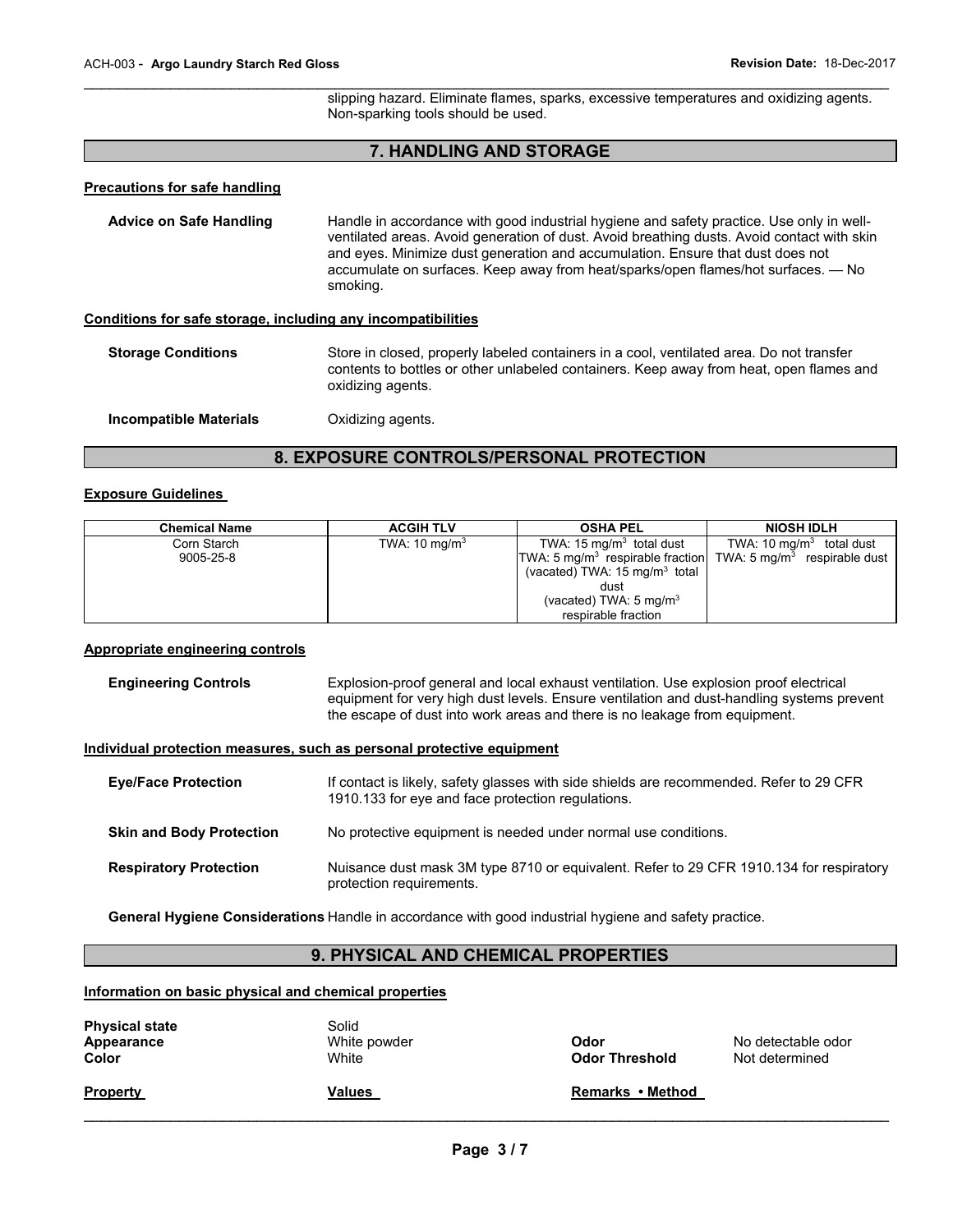| $4.8 - 5.8$                          |
|--------------------------------------|
| Not determined                       |
| Not determined                       |
| Not determined                       |
| Not determined                       |
| Not determined                       |
|                                      |
| Not determined                       |
| Not determined                       |
| Not determined                       |
| Not determined                       |
| $~10.64$ g/cc                        |
| Not soluble                          |
| Not determined                       |
| Not determined                       |
| Not determined                       |
| Not determined                       |
| Not determined                       |
| Not determined                       |
| May form explosive mixtures with air |
| Not determined                       |
|                                      |

#### **Other Information**

Material Dust Explosivity Parameters: KSt-value (bar x m/s): 199. Maximum explosion pressure (Pmax)bar: 8.2. Maximum rate of pressure rise ((dp/dt)max) bar/s: 733. Testing in accordance with American Society of Testing Materials (ASTM E1226). This data provides a relative measure of deflagration characteristics used for design of explosion protection systems. Refer to NFPA 654, 68, and 69 for guidance on explosion mitigation.

## **10. STABILITY AND REACTIVITY**

#### **Reactivity**

Not reactive under normal conditions.

#### **Chemical Stability**

Stable under recommended storage conditions.

#### **Possibility of Hazardous Reactions**

None under normal processing.

#### **Hazardous Polymerization** Hazardous polymerization does not occur.

#### **Conditions to Avoid**

Dust formation. Avoid all possible sources of ignition.

#### **Incompatible Materials**

Oxidizing agents.

## **Hazardous Decomposition Products**

Smoke, fumes or vapors, and oxides of carbon.

## **11. TOXICOLOGICAL INFORMATION**

#### **Information on likely routes of exposure**

**Product Information** 

**Eye Contact May cause mechanical eye irritation.** 

## **Skin Contact Avoid contact with skin.**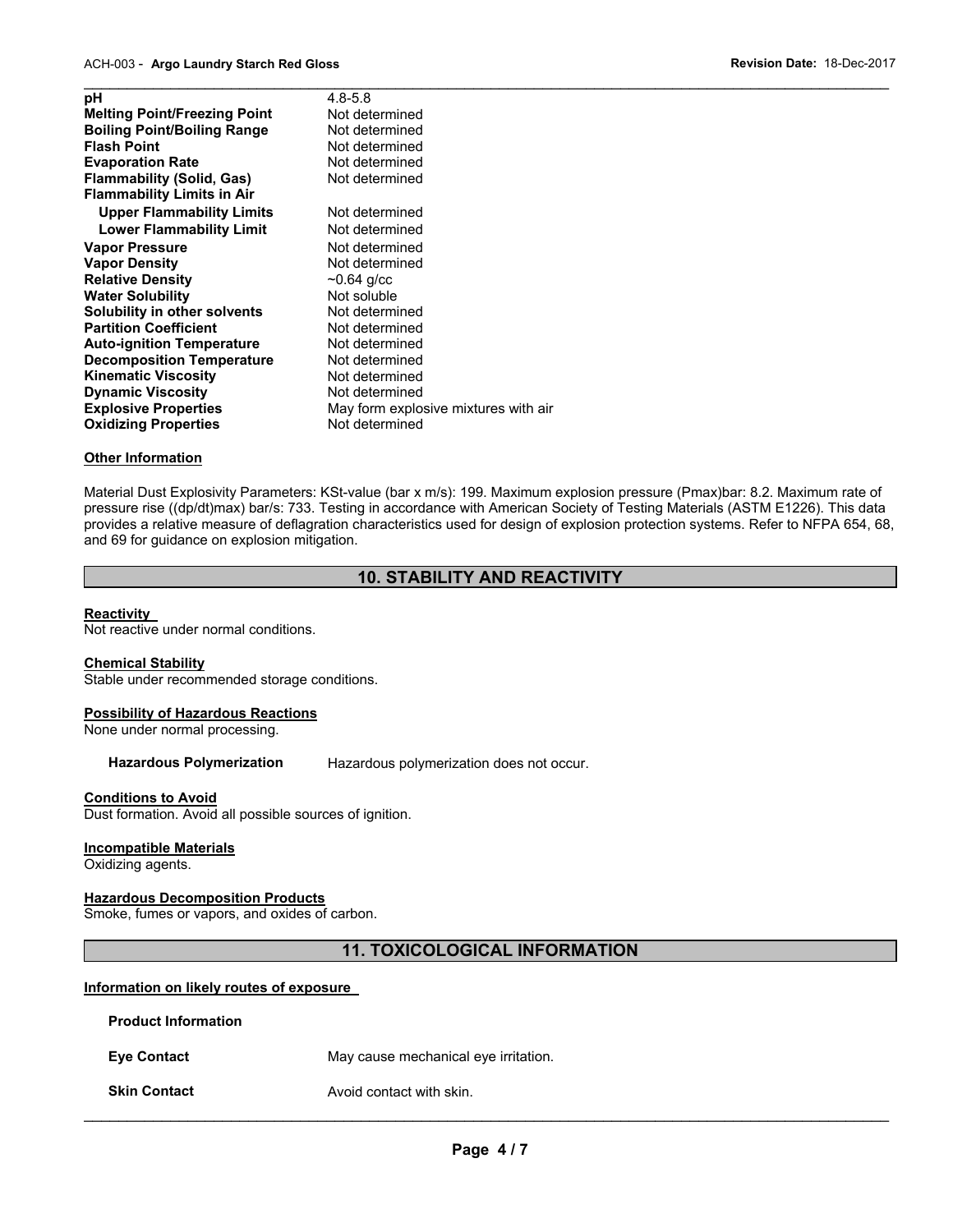**Inhalation May cause irritation of respiratory tract.** 

**Ingestion Do not ingest.** 

#### **Component Information**

#### **Information on physical, chemical and toxicological effects**

**Symptoms** Please see section 4 of this SDS for symptoms.

regulations.

#### **Delayed and immediate effects as well as chronic effects from short and long-term exposure**

**Carcinogenicity** Based on the information provided, this product does not contain any carcinogens or potential carcinogens as listed by OSHA, IARC or NTP.

 $\mathcal{L}_\mathcal{L} = \{ \mathcal{L}_\mathcal{L} = \{ \mathcal{L}_\mathcal{L} = \{ \mathcal{L}_\mathcal{L} = \{ \mathcal{L}_\mathcal{L} = \{ \mathcal{L}_\mathcal{L} = \{ \mathcal{L}_\mathcal{L} = \{ \mathcal{L}_\mathcal{L} = \{ \mathcal{L}_\mathcal{L} = \{ \mathcal{L}_\mathcal{L} = \{ \mathcal{L}_\mathcal{L} = \{ \mathcal{L}_\mathcal{L} = \{ \mathcal{L}_\mathcal{L} = \{ \mathcal{L}_\mathcal{L} = \{ \mathcal{L}_\mathcal{$ 

## **12. ECOLOGICAL INFORMATION**

#### **Ecotoxicity**

The product is not classified as environmentally hazardous. However, this does not exclude the possibility that large or frequent spills can have a harmful or damaging effect on the environment.

#### **Persistence/Degradability**

Not determined.

#### **Bioaccumulation**

Not determined.

**Mobility**  Not determined

#### **Other Adverse Effects**

Not determined

## **13. DISPOSAL CONSIDERATIONS**

#### **Waste Treatment Methods**

| <b>Disposal of Wastes</b>     | Disposal should be in accordance with applicable regional, national and local laws and<br>regulations. |
|-------------------------------|--------------------------------------------------------------------------------------------------------|
| <b>Contaminated Packaging</b> | Disposal should be in accordance with applicable regional, national and local laws and                 |

## **14. TRANSPORT INFORMATION**

| <b>Note</b> | Please see current shipping paper for most up to date shipping information, including<br>exemptions and special circumstances. |
|-------------|--------------------------------------------------------------------------------------------------------------------------------|
| <u>DOT</u>  | Not regulated                                                                                                                  |
| <u>IATA</u> | Not regulated                                                                                                                  |
| <b>IMDG</b> | Not regulated                                                                                                                  |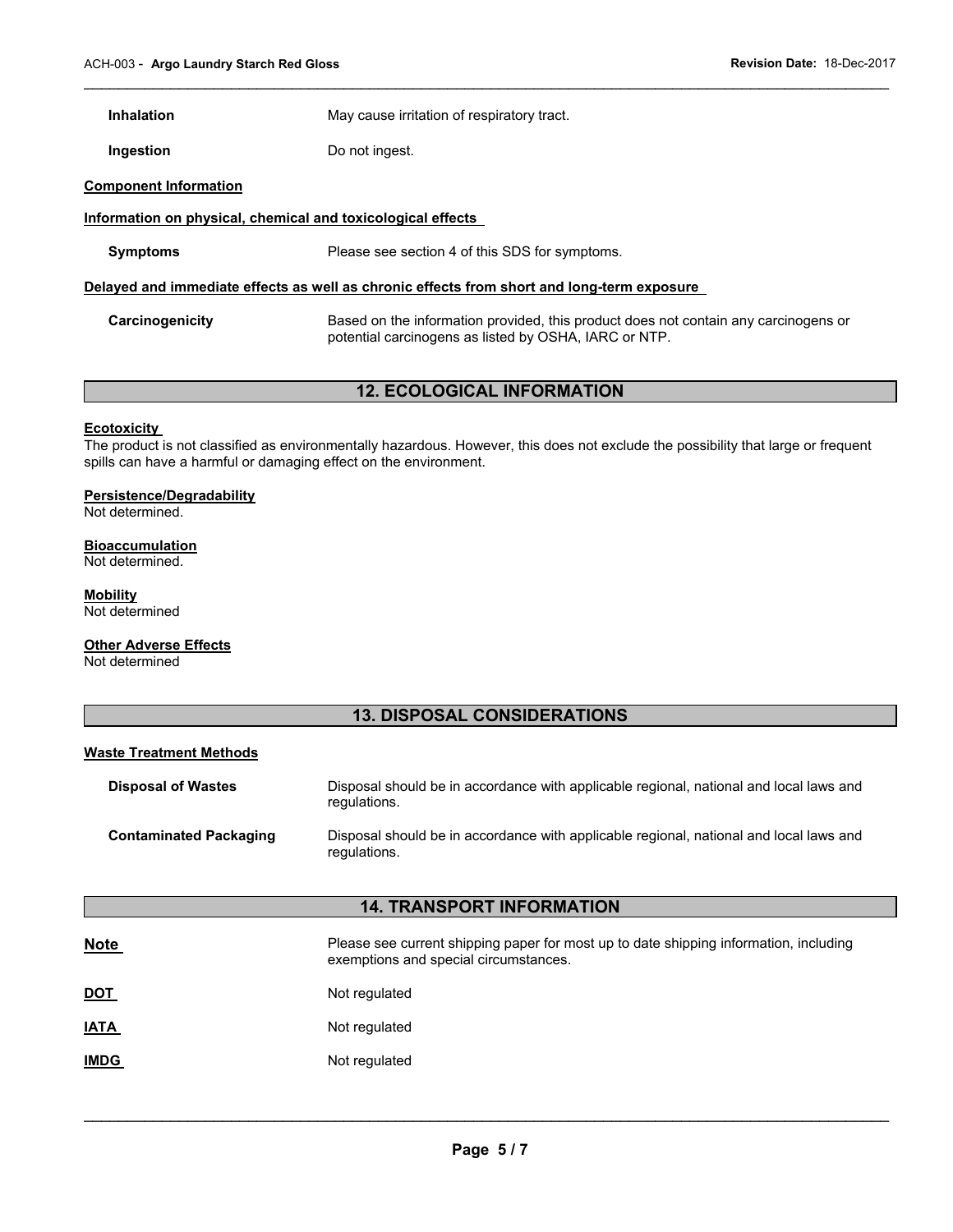## $\mathcal{L}_\mathcal{L} = \{ \mathcal{L}_\mathcal{L} = \{ \mathcal{L}_\mathcal{L} = \{ \mathcal{L}_\mathcal{L} = \{ \mathcal{L}_\mathcal{L} = \{ \mathcal{L}_\mathcal{L} = \{ \mathcal{L}_\mathcal{L} = \{ \mathcal{L}_\mathcal{L} = \{ \mathcal{L}_\mathcal{L} = \{ \mathcal{L}_\mathcal{L} = \{ \mathcal{L}_\mathcal{L} = \{ \mathcal{L}_\mathcal{L} = \{ \mathcal{L}_\mathcal{L} = \{ \mathcal{L}_\mathcal{L} = \{ \mathcal{L}_\mathcal{$ **15. REGULATORY INFORMATION**

#### **International Inventories**

| <b>Chemical Name</b> | <b>TSCA</b> | <b>DSL/NDSLIEINECS/EI</b><br><b>_INCS</b> | <b>ENCS</b> | <b>IECSC</b> | <b>KECL</b> | <b>PICCS</b> | AICS |
|----------------------|-------------|-------------------------------------------|-------------|--------------|-------------|--------------|------|
| Corn Starch          |             |                                           | Present     |              | Present     |              |      |

 **Legend:** 

 *TSCA - United States Toxic Substances Control Act Section 8(b) Inventory* 

 *DSL/NDSL - Canadian Domestic Substances List/Non-Domestic Substances List* 

 *EINECS/ELINCS - European Inventory of Existing Chemical Substances/European List of Notified Chemical Substances* 

 *ENCS - Japan Existing and New Chemical Substances* 

 *IECSC - China Inventory of Existing Chemical Substances* 

 *KECL - Korean Existing and Evaluated Chemical Substances* 

 *PICCS - Philippines Inventory of Chemicals and Chemical Substances* 

 *AICS - Australian Inventory of Chemical Substances* 

#### **US Federal Regulations**

#### **CERCLA**

This material, as supplied, does not contain any substances regulated as hazardous substances under the Comprehensive Environmental Response Compensation and Liability Act (CERCLA) (40 CFR 302) or the Superfund Amendments and Reauthorization Act (SARA) (40 CFR 355).

#### **SARA 313**

Section 313 of Title III of the Superfund Amendments and Reauthorization Act of 1986 (SARA). This product does not contain any chemicals which are subject to the reporting requirements of the Act and Title 40 of the Code of Federal Regulations, Part 372

#### **CWA (Clean Water Act)**

This product does not contain any substances regulated as pollutants pursuant to the Clean Water Act (40 CFR 122.21 and 40 CFR 122.42)

#### **US State Regulations**

## **California Proposition 65**

This product does not contain any Proposition 65 chemicals.

#### **U.S. State Right-to-Know Regulations**

| <b>Chemical Name</b> | <b>New Jersey</b> | <b>Massachusetts</b> | Pennsvlvania |
|----------------------|-------------------|----------------------|--------------|
| Corn Starch          |                   |                      |              |
| 9005-25-8            |                   |                      |              |